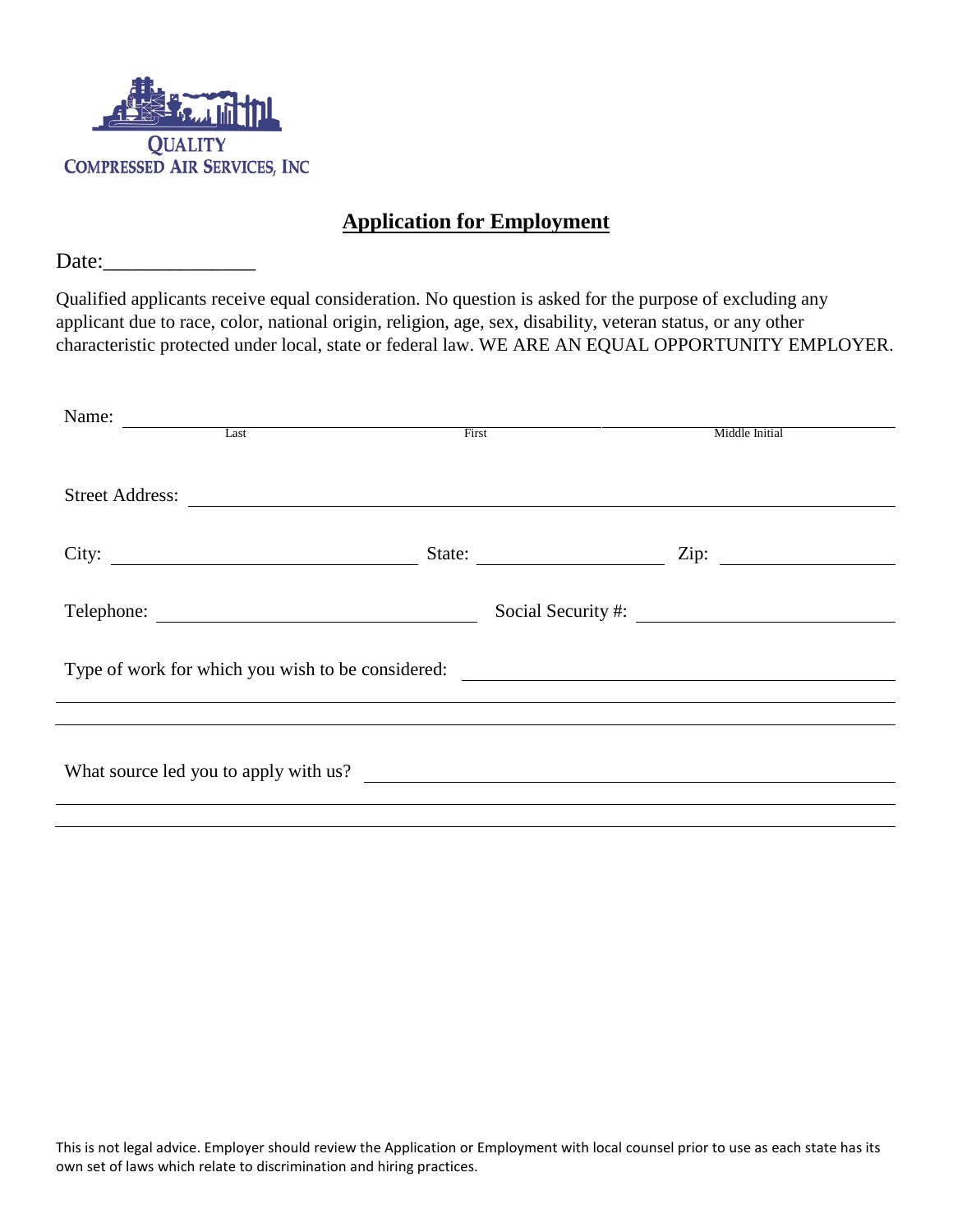## **Employment History**

Please list your complete employment history. List present or most recent employer first. Use an additional page, if necessary.

| Employer:<br>Address/<br>City:<br>Name of<br>Supervisor: | $Emploved:(mo.Yr.)$ From:  | To: |
|----------------------------------------------------------|----------------------------|-----|
| Employer:<br>Address/<br>City:<br>Name of<br>Supervisor: | $Emploved:(mo./Yr.)$ From: | To: |
| Employer:<br>Address/<br>City:<br>Name of<br>Supervisor: | $Emploved:(mo./Yr.)$ From: | To: |
| Employer:<br>Address/<br>City:<br>Name of<br>Supervisor: | $Emploved:(mo./Yr.)$ From: | To: |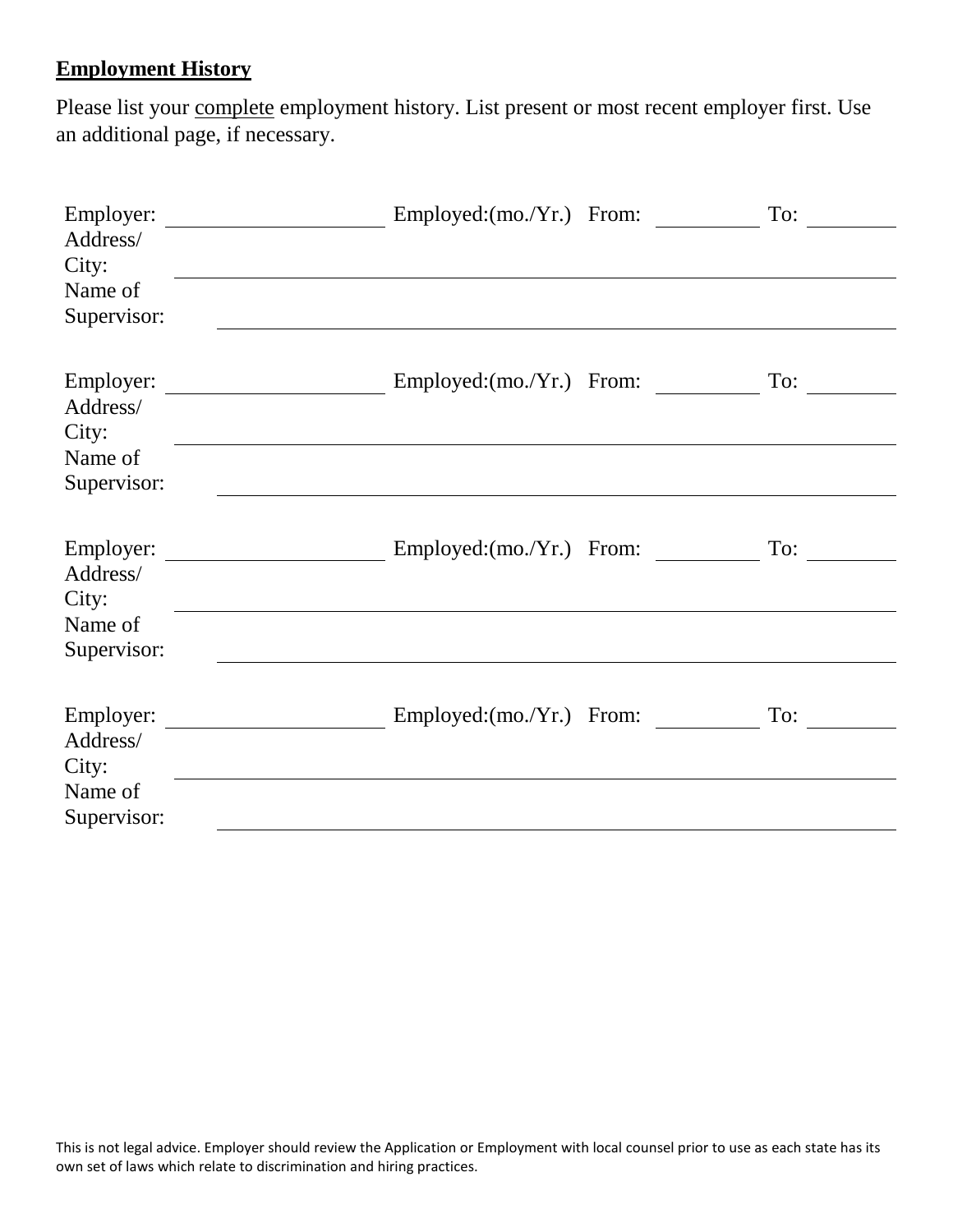## **Education**

| Schools            | Name/Location | Circle Last Year Completed | <b>Major Courses</b> | Diploma/Degree |
|--------------------|---------------|----------------------------|----------------------|----------------|
| <b>High School</b> |               | 789101112                  |                      |                |
| College            |               | 1 2 3 4 more               |                      |                |
| Business/Trade     |               | <b>Months Attended:</b>    |                      |                |

If you served in the United States Armed Forces, briefly describe the skills you acquired:

## **Personal Information**

| Are you legally authorized to work in the U.S.? Yes $\Box$ | N <sub>o</sub> |
|------------------------------------------------------------|----------------|
|------------------------------------------------------------|----------------|

Note: You will be required to furnish documents to verify your eligibility for employment in accordance with the Immigration Reform and Control Act and your employment is contingent upon furnishing such documents.

| Are you at least 18 years of age? $Yes$ | $\overline{N_{O}}$ |  |
|-----------------------------------------|--------------------|--|
|-----------------------------------------|--------------------|--|

Have you ever been convicted of a crime or are there any pending charges against you?

(A conviction does not automatically bar you from employment)

 $Yes$   $\begin{array}{ccc} \mid & \mid & \mid & N_0 \mid \mid \end{array}$ 

If yes, explain the details: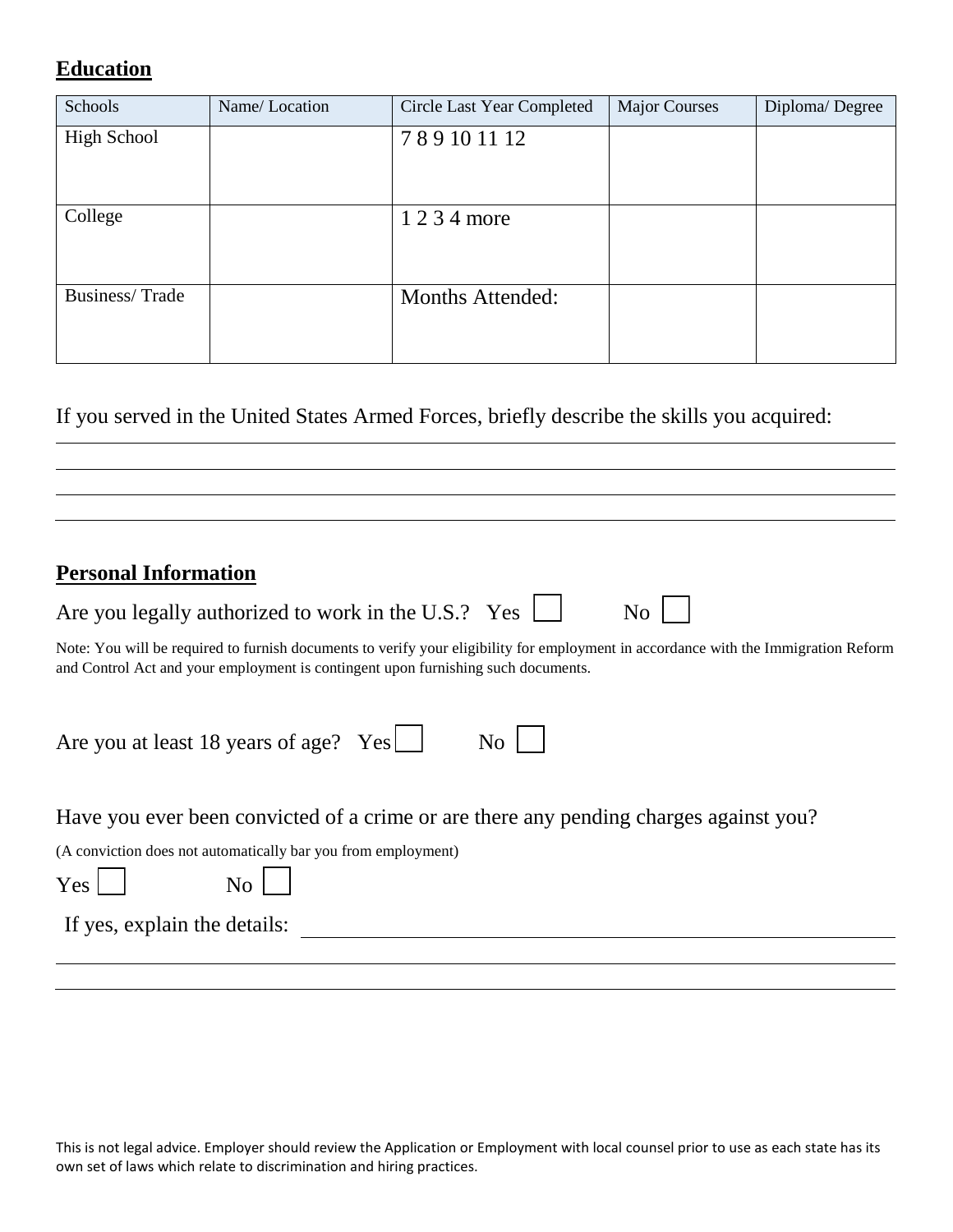| If you are an experienced operator of any office machines or equipment, please list:                                                             |
|--------------------------------------------------------------------------------------------------------------------------------------------------|
|                                                                                                                                                  |
|                                                                                                                                                  |
| <b>Typing Speed</b><br>wpm                                                                                                                       |
| wpm<br><b>Short Hand</b>                                                                                                                         |
| Do you have any other skills you would like to mention?                                                                                          |
| Are you currently employed? Yes<br>No                                                                                                            |
| If so, may we contact your present employer? Yes    <br>N <sub>0</sub>                                                                           |
| If hired, when would you be available?                                                                                                           |
| What are your salary requirements?                                                                                                               |
| <b>References</b>                                                                                                                                |
| Name                                                                                                                                             |
| Occupation                                                                                                                                       |
| <b>Address</b><br><u> 1980 - Johann Stoff, deutscher Stoff, der Stoff, der Stoff, der Stoff, der Stoff, der Stoff, der Stoff, der S</u>          |
| City, State, Zip                                                                                                                                 |
| <b>Telephone Number</b><br><u> 1989 - Johann Barn, mars ann an t-Amhainn an t-Amhainn an t-Amhainn an t-Amhainn an t-Amhainn an t-Amhainn an</u> |
| Name                                                                                                                                             |
| Occupation                                                                                                                                       |
| <b>Address</b>                                                                                                                                   |
| City, State, Zip                                                                                                                                 |
| Telephone Number                                                                                                                                 |
| Name                                                                                                                                             |
| Occupation                                                                                                                                       |
| <b>Address</b>                                                                                                                                   |
| City, State, Zip                                                                                                                                 |
| <b>Telephone Number</b>                                                                                                                          |
| *For additional references, please attach a separate sheet                                                                                       |

This is not legal advice. Employer should review the Application or Employment with local counsel prior to use as each state has its own set of laws which relate to discrimination and hiring practices.